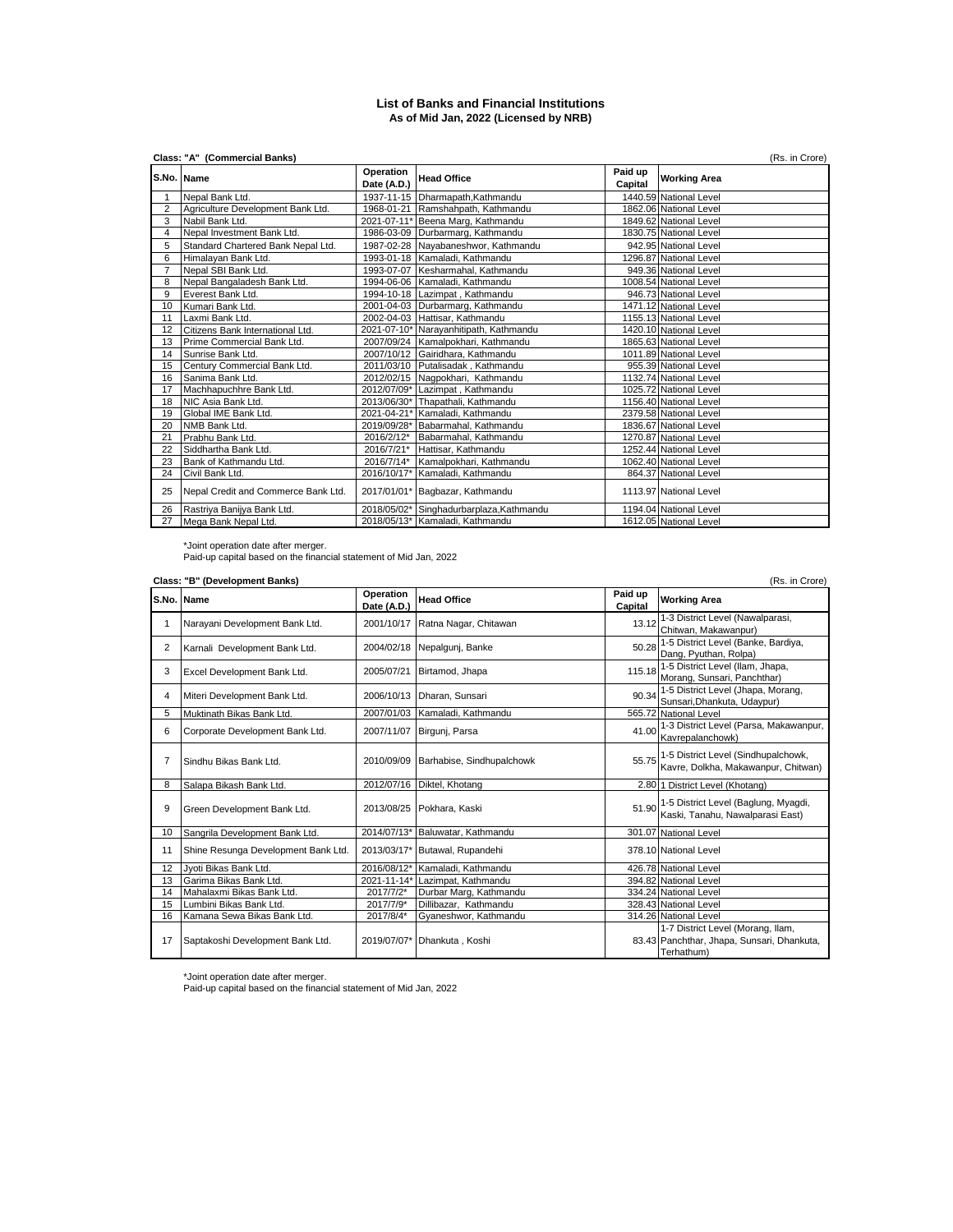| S.No. | Name                                          | Operation<br>Date (A.D.) | <b>Head Office</b>                     | Paid up<br>Capital | <b>Working Area</b>                                                        |
|-------|-----------------------------------------------|--------------------------|----------------------------------------|--------------------|----------------------------------------------------------------------------|
|       | Nepal Finance Ltd.                            |                          | 2021-07-11* Kamaladi, Kathmandu        |                    | 49.35 National Level                                                       |
| 2     | Nepal Share Markets and Finance Ltd.          |                          | 1993/10/19 Ramshahapath, Kathmandu     |                    | 23.33 National Level                                                       |
| 3     | Goodwill Finance Ltd.                         | 1995/5/15                | Hattisar, Kathmandu                    |                    | 94.61 National Level                                                       |
| 4     | Progressive Finance Ltd.                      | 1996/02/26               | Newroad, Kathmandu                     |                    | 80.01 National Level                                                       |
| 5     | Janaki Finance Co. Ltd.                       |                          | 1997/03/07 Janakpurdham, Dhanusha      |                    | 60.04 Province No. 2                                                       |
| 6     | Pokhara Finance Ltd.                          |                          | 1997/03/16 Pokhara, Kaski              |                    | 96.31 National Level                                                       |
| 7     | Multipurpose Finance Co. Ltd                  |                          | 1998/04/15 Rajbiraj, Saptari           |                    | 40.00 1-5 District Level(Saptari, Siraha,<br>Dhanusha, Mahottari, Sarlahi) |
| 8     | Samriddhi Finance Company Limited             |                          | 2001/08/10 Hetauda, Makawanpur         |                    | 54.59 National Level                                                       |
| 9     | Capital Merchant Banking & Finance<br>Ltd     | 2002/02/01               | Battisputali, Kathmandu                |                    | 93.51 National Level                                                       |
| 10    | Guheshwori Merchant Banking &<br>Finance Ltd. |                          | 2002/06/13 Pulchowk, Lalitpur          |                    | 86.40 National Level                                                       |
| 11    | <b>ICFC Finance Ltd.</b>                      |                          | 2004/07/15 Tangal, Kathmandu           |                    | 112.71 National Level                                                      |
| 12    | Manjushree Finance Ltd.                       |                          | 2007/10/17 Nayabaneshwor, Kathmandu    |                    | 135.16 National Level                                                      |
| 13    | Reliance Finance Ltd.                         |                          | 2014/05/08* Pradarsani Marg, Kathmandu |                    | 91.57 National Level                                                       |
| 14    | Gorkhas Finance Ltd.                          | 2016/4/10*               | Dillibazar, Kathmandu                  |                    | 86.80 National Level                                                       |
| 15    | Shree Investment & Finance Co. Ltd.           |                          | 2017/02/01* Dillibazar, Kathmandu      |                    | 95.87 National Level                                                       |
| 16    | Central Finance Ltd.                          |                          | 2017/03/23* Kupondole, Lalitpur        |                    | 88.10 National Level                                                       |
| 17    | Best Finance Ltd.                             |                          | 2018/08/02* Chabahil, Kathmandu        |                    | 82.89 National Level                                                       |

**Class: "D" (Micro Finance Financial Institutions)** (Rs. in Crore)

| S.No              | Name                                                    | Operation<br>Date (A.D.) | <b>Head Office</b>                 | Paid up<br>Capital | <b>Working Area</b>                                                                                                                                                                                                              |
|-------------------|---------------------------------------------------------|--------------------------|------------------------------------|--------------------|----------------------------------------------------------------------------------------------------------------------------------------------------------------------------------------------------------------------------------|
| 1                 | Nirdhan Utthan Laghubitta Bittiya<br>Sanstha Ltd.       | 1999/07/17               | Naxal, Kathmandu                   |                    | 219.50 National Level                                                                                                                                                                                                            |
| $\overline{2}$    | RMDC Laghubitta Bittiya Sanstha Ltd.                    | 1999/12/06               | Putalisadak, Kathmandu             |                    | 124.11 National Level                                                                                                                                                                                                            |
| 3                 | Deprosc Laghubitta Bittiya Sanstha Ltd.                 | 2001/07/03               | Bharatpur, Chitwan                 |                    | 138.75 National Level                                                                                                                                                                                                            |
| 4                 | Chhimek Laghubitta Bittiya Sanstha Ltd.                 | 2001/12/10               | Old Baneshwor, Kathmandu           |                    | 232.41 National Level                                                                                                                                                                                                            |
| 5                 | Swabalamban Laghubitta Bittiya<br>Sanstha Ltd.          | 2002/02/22               | Kamal Pokhari, Kathmandu           |                    | 112.22 National Level                                                                                                                                                                                                            |
| 6                 | Sana Kisan Bikas Laghubitta Bittiya<br>Sanstha Ltd.     | 2002/03/11               | Babarmahal, Kathmandu              |                    | 156.44 National Level                                                                                                                                                                                                            |
| $\overline{7}$    | Nerude Laghubitta Bittiya Sanstha Ltd.                  | 2007/06/15               | Biratnagar, Morang                 |                    | 60.00 National Level                                                                                                                                                                                                             |
| 8                 | Mithila Laghubitta Bittiya Sanstha Ltd.                 | 2009/04/29               | Dhalkebar, Dhanusha                |                    | 13.63 Province No. 2                                                                                                                                                                                                             |
| 9                 | Sworojagar Laghubitta Bittiya Sanstha<br>Ltd.           | 2009/12/16               | Banepa, Kavre                      |                    | 51.41 National Level                                                                                                                                                                                                             |
| 10                | First Microfinance Laghubitta Bittiya<br>Sanstha Ltd.   | 2009/12/28               | Gyaneshwor, Kathmandu              |                    | 96.45 National Level                                                                                                                                                                                                             |
| 11                | Kalika Laghubitta Bittiya Sanstha Ltd.                  | 2020/01/08*              | Pokhara, Kaski                     |                    | 27.69 National Level                                                                                                                                                                                                             |
| $12 \overline{ }$ | Mirmire Laghubitta Bittiya Sanstha Ltd.                 | 2010/09/23               | Banepa, Kavre                      |                    | 43.51 National Level                                                                                                                                                                                                             |
| 13                | Janautthan Samudayik Laghubitta<br>Bittiya Sanstha Ltd. | 2010/11/09               | Butwal, Rupandehi                  | 11.83              | 19 District Level (Kailali, Kanchanpur,<br>Banke, Bardiya, Dang, Kapilvastu,<br>Rupandehi, Nawalparasi East,<br>Nawalparasi West, Chitwan, Parsa,<br>Surkhet, Dadeldhura, Gulmi, Palpa,<br>Tanahu, Arghakhachi, Pyuthan, Salyan) |
| 14                | Womi Laghubitta Bittiya Sanstha Ltd.                    |                          | 2021/03/16* Banepa, Kavre          |                    | 49.43 National Level                                                                                                                                                                                                             |
| 15                | Laxmi Laghubitta Bittiya Sanstha Ltd.                   | 2012/06/04               | Maharajqunj, Kathmandu             |                    | 38.41 National Level                                                                                                                                                                                                             |
| 16                | Civil Laghubitta Bittiya Sanstha Ltd.                   | 2012/07/05               | Chuchepati, Kathmandu              |                    | 24.21 National Level                                                                                                                                                                                                             |
| 17                | Vijaya Laghubitta Bittiya Sanstha Ltd.                  |                          | 2013-03-28 Gaidakot, Nawalparasi   |                    | 32.00 National Level                                                                                                                                                                                                             |
| 18                | NMB Laghubitta Bittiya Sanstha Ltd.                     | 2013-03-31               | Pokhara-Hemja, Kaski               |                    | 65.59 National Level                                                                                                                                                                                                             |
| 19                | FORWARD Microfinance Laghubitta<br>Bittiya Sanstha Ltd. |                          | 2013-05-17 Duhabi Bhaluwa, Sunsari |                    | 62.55 National Level                                                                                                                                                                                                             |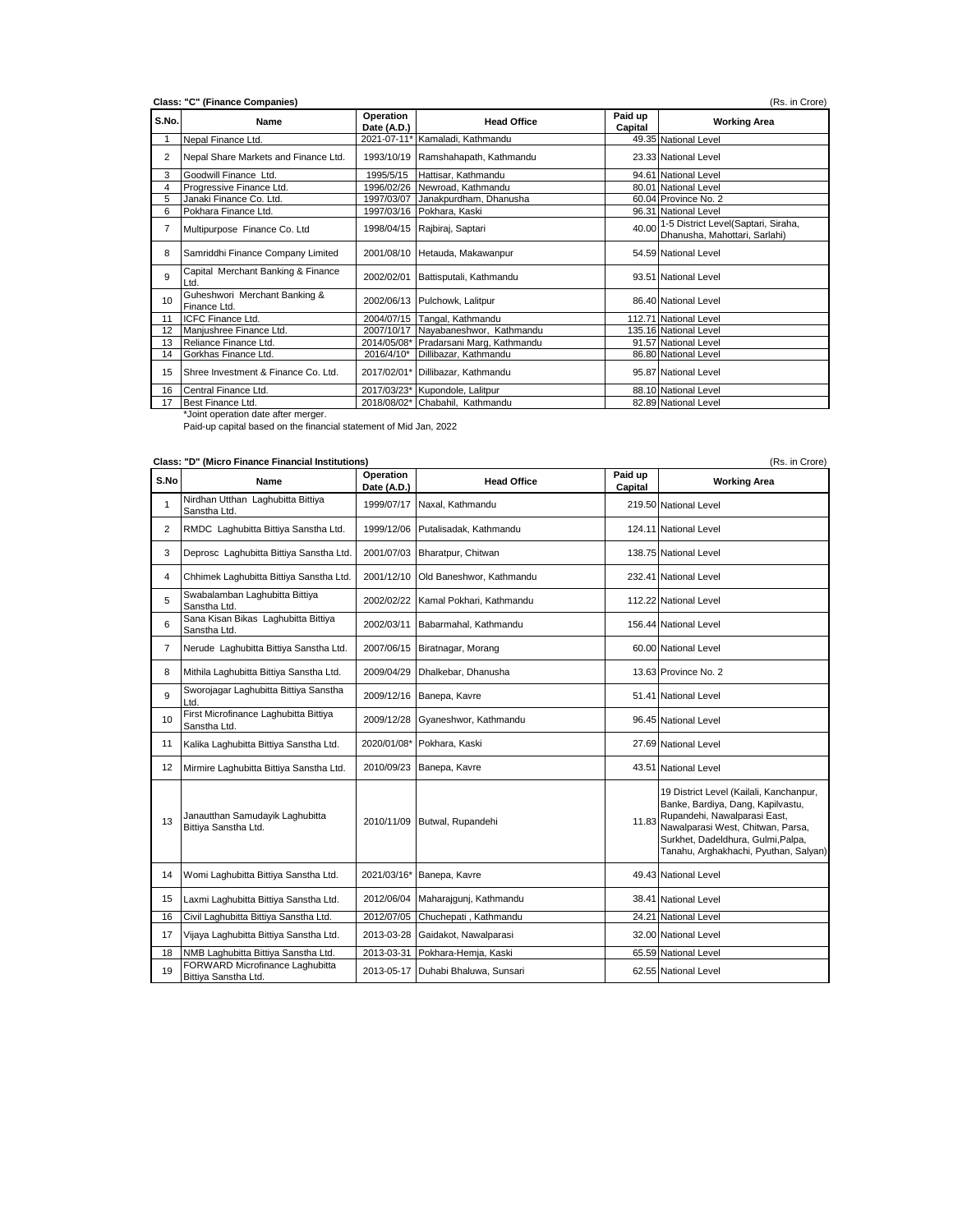| 20 | Global IME Laghubitta Bittiya Sanstha<br>Ltd.            | 2013-05-19  | Pokhara, Kaski                        |       | 55.26 National Level                                                                                                                                          |
|----|----------------------------------------------------------|-------------|---------------------------------------|-------|---------------------------------------------------------------------------------------------------------------------------------------------------------------|
| 21 | Mahuli Laghubitta Bittiya Sanstha Ltd.                   |             | 2020/11/23* Bakdhuwa, Saptari         |       | 28.22 National Level                                                                                                                                          |
| 22 | Suryodaya Laghubitta Bitiya Sanstha<br>Ltd.              | 2020/02/22* | Putalibazar, Syanja                   |       | 29.77 National Level                                                                                                                                          |
| 23 | Meromicrofinance Laghubitta Bittiya<br>Sanatha Ltd.      | 2013-07-18  | Battar, Nuwakot                       |       | 120.00 National Level                                                                                                                                         |
| 24 | Samata Gharelu Laghubitta Bittiya<br>Sanatha Ltd.        | 2021-04-15* | Banepa, Kavrepalanchowk               |       | 34.27 National Level                                                                                                                                          |
| 25 | RSDC Laghubitta Bitiya Sanstha Ltd.                      | 2013-09-11  | Butwal, Rupandehi                     |       | 80.52 National Level                                                                                                                                          |
| 26 | Samudayik Laghubitta Bitiya Sanstha<br>Ltd.              |             | 2014-04-13 Banepa, Kavre              |       | 4-10 District Level (Sindhupalchowk,<br>Kavrepalanchowk, Dolakha,<br>13.20 Ramechhap,<br>Solukhumbu, Okhaldhunga, Nuwakot,<br>Khotang, Bhojpur, Sankhuasabha) |
| 27 | National Microfinance Laghubitta Bittiya<br>Sanstha Ltd. |             | 2021-07-14 Nilkantha, Dhading         |       | 58.67 National Level                                                                                                                                          |
| 28 | Grameen Bikas Laghubitta Bittiya<br>Sanstha Ltd.         |             | 2014/08/15* Butawal, Rupandehi        |       | 98.25 National Level                                                                                                                                          |
| 29 | WEAN Nepal Laghubitta Bittiya Sanstha<br>Ltd.            | 2021-11-01* | Phataksila, Sindhupalchok             |       | 7.61 Province No. 3                                                                                                                                           |
| 30 | Unnati Sahakarya Laghubitta Bittiya<br>Sanstha Ltd.      | 2020/07/10* | Siddarthanagar, Rupandehi             |       | 17.62 National Level                                                                                                                                          |
| 31 | NADEP Laghubitta Bittiya Sanstha Ltd.                    | 2015/05/15  | Gajuri, Dhading                       |       | 40.48 National Level                                                                                                                                          |
| 32 | Support Laghubitta Bittiya Sanstha Ltd.                  |             | 2015-07-12 Hasposa, Itahari           |       | 8.58 Province No. 1                                                                                                                                           |
| 33 | Aarambha Chautari Laghubitta Bittiya<br>Sanstha Ltd.     |             | 2021-11-16* Banepa, Kavre             |       | 30.69 National Level                                                                                                                                          |
| 34 | Ghodighoda Laghubitta Bittiya Sanstha<br>Ltd.            |             | 2016-06-12 Sripur Belouri, Kanchanpur | 2.76  | 4-10 District Level<br>(Kailali, Kanchanpur, Banke, Bardiya, Dan<br>g,Surkhet,Doti,Dadeldhura,Baitadi,Darc<br>hula)                                           |
| 35 | Asha Lagubitta Bittiya Sastha Ltd.                       |             | 2016-08-29 Madanpur Nuwakot           |       | 33.39 National Level                                                                                                                                          |
| 36 | Gurans LaghuBitta Bittiya Sastha Ltd.                    |             | 2016-11-16 Dhankutabazaar, Dhankuta   |       | 9.75 Province No. 1                                                                                                                                           |
| 37 | Ganapati Laghubitta Bittiya Sastha Ltd.                  | 2016-12-09  | Shuklagandaki, Tanahu                 |       | 12.74 National Level                                                                                                                                          |
| 38 | Infinity Laghubitta Bittiya Sanstha Ltd                  | 1900-01-09  | Gaidakot, Nawalparasi                 |       | 41.45 National Level                                                                                                                                          |
| 39 | Adhikhola Laghubitta Bittiya Sanstha<br>Ltd.             |             | 2017-02-12 Bhirkot, Syangja           | 10.00 | 4-10 District Level (Syangja, Kaski,<br>Lamjung, Tanahu, Nawalparasi,<br>Rupandehi, Palpa, Arghakhachi,<br>Gulmi, Kapilvastu)                                 |
| 40 | Swabhiman Laghubitta Bittiya Sanstha<br>Ltd.             | 2017-05-22  | Tilottama, Rupandehi                  |       | 12.18 Provine No. 5                                                                                                                                           |
| 41 | Sabaiko Laghubitta Bittiya Sanstha Ltd.                  |             | 2017-07-14 Bandipur, Tanahu           |       | 20.60 National Level                                                                                                                                          |
| 42 | Sadhana Laghubitta Bittiya Sanstha Ltd.                  | 2017-10-30  | Gorkha, Gorkha                        |       | 32.12 National Level                                                                                                                                          |
| 43 | NIC Asia Laghubitta Bittiya Sanstha Ltd.                 | 2021/03/21* | Bherimalika, Jajarkot                 |       | 173.94 National Level                                                                                                                                         |
| 44 | Naya Sarathi Laghubitta Bittiya Sanstha<br>Ltd.          |             | 2020/09/21* Banepa, Kavre             |       | 25.50 National Level                                                                                                                                          |
| 45 | Manakamana Smart Laghubitta Bittiya<br>Sanstha Ltd.      | 2020/07/26* | Siddarthanagar, Ruphandehi            |       | 14.17 Provine No. 5                                                                                                                                           |
| 46 | Summit Laghubitta Bittiya Sanstha<br>Limited             | 2020/09/22* | Gorkha, Gorkha                        |       | 49.40 National Level                                                                                                                                          |
| 47 | Buddha Jyoti Laghubitta Bittiya Sanstha<br>Ltd.          | 2018-06-20  | Lumbini Sanskritik, Rupundehi         | 4.20  | 4-10 District Level(Palpa,<br>Arghakhanchi, Gulmi, Baglung,<br>Rupundehi, Nawalparasi, Kapilbastu,<br>Mustang, Myagdi, Rukum)                                 |
| 48 | Samaj Laghubitta Bittiya Sanstha Ltd.                    | 2018-05-15  | Malangawa, Sarlahi                    | 2.00  | 1-3 District Level (Sarlahi, Mahottari,<br>Dhanusha)                                                                                                          |
| 49 | Mahila Laghubitta Bittiya Sanstha Ltd.                   | 2018-10-18  | Banepa, Sanga, Kavrepalanchok         | 14.75 | <b>National Level</b>                                                                                                                                         |
| 50 | Manushi Laghubitta Bittiya Sanstha Ltd.                  | 2018-11-17  | Banepa, Bhaisepati, Kavrepalanchok    |       | 10.94 National Level                                                                                                                                          |
| 51 | Adarsha Laghubitta Bittiya Sanstha Ltd.                  | 2018-12-16  | Banepa, Kavrepalanchok                |       | 1.40 Province No. 3                                                                                                                                           |
| 52 | Unique Nepal Laghubitta Bittiya<br>Sanstha Ltd.          | 2018-12-16  | Kohalpur, Banke                       | 11.06 | 4 - 10 District (Bardiya, Banke, Kailali,<br>Kanchanpur, Dang,<br>Kapilbastu, Rupandehi, Nawalparasi,<br>Surkhet, Dadeldhura)                                 |
| 53 | Jalpa Samudayik Laghubitta Bittiya<br>Sanstha Limited    | 2020-12-01* | Pokhara, Kaski                        |       | 10.78 National Level                                                                                                                                          |
| 54 | Rastra Utthan Laghubitta Bittiya<br>Sanstha Limited      | 2019-02-20  | Banepa, Kavrepalanchok                |       | 17.50 National Level                                                                                                                                          |
| 55 | Upakar Laghubitta Bittiya Sanstha<br>Limited             | 2019-03-27  | Kohalpur, Banke                       |       | 4.20 Province No. 5                                                                                                                                           |